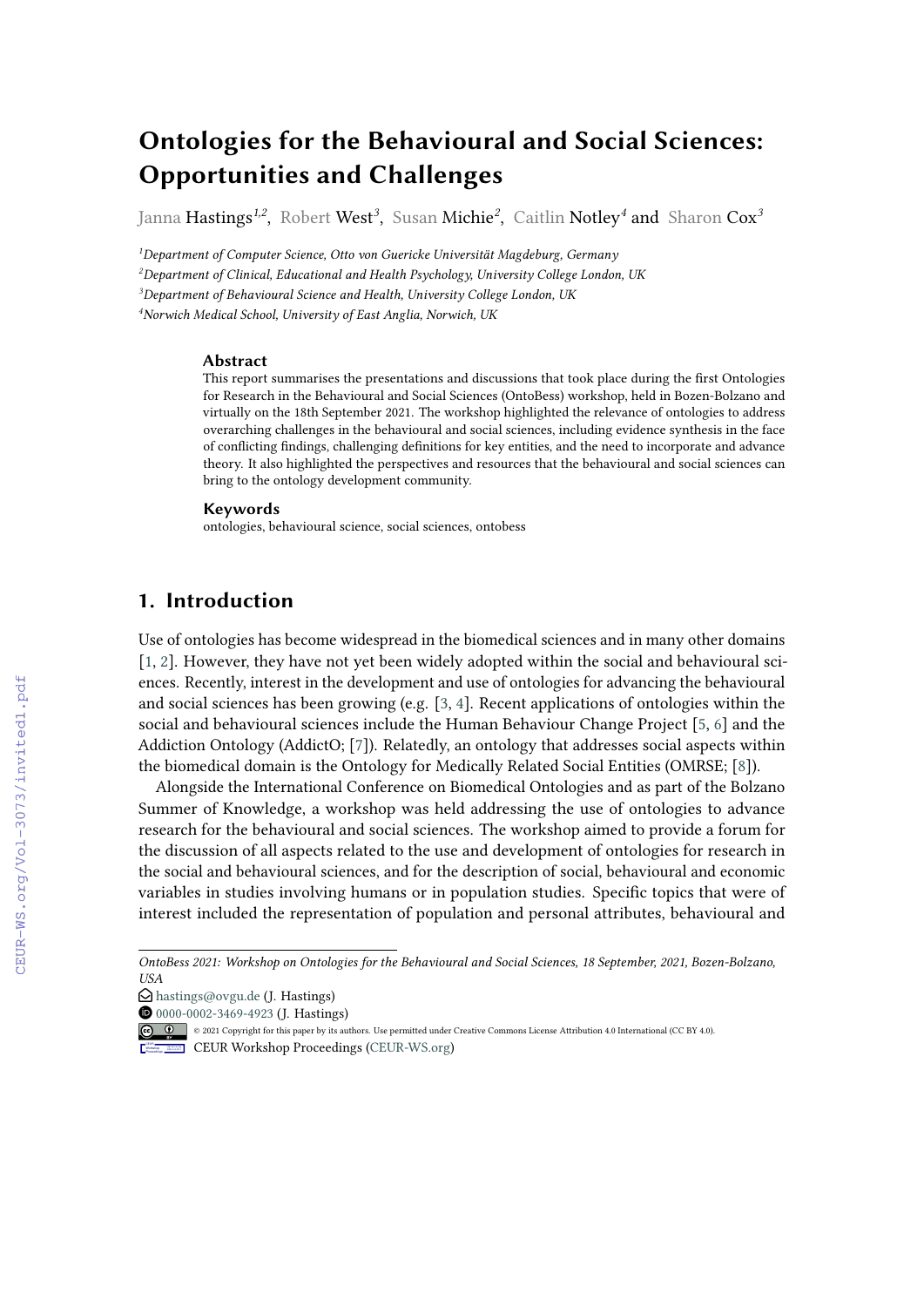socioeconomic attributes, measurement, research methods and formal descriptions of social research studies, relating social theory and ontologies, and the adoption of upper-level and mid-level ontologies for the behavioural and social sciences. An important additional objective of the workshop was to initiate the formation of a community of practice and exchange around the development of ontologies for the social and behavioural sciences.

The workshop presentations and accompanying discussions covered diverse aspects within this overarching theme. The next section discusses these presentations in the context of three overarching topics: (1) ontologies for evidence synthesis, (2) challenging definitions for the behavioural and social science domains, and (3) theories and ontologies.

## **2. Current Status and Topics**

#### **2.1. Ontologies for Evidence Synthesis**

One of the longstanding challenges in the behavioural and social sciences is the need for robust, reliable and up-to-date synthesis of the evidence base in order to answer questions, guide future research, and provide guidance to policymakers and practitioners. This was also one of the central applications areas where ontologies are foreseen to make a difference to these disciplines, which was reflected in the topics presented and discussed at the workshop.

Professor Susan Michie gave the keynote for the workshop, during which she described the development of the Behaviour Change Intervention Ontology (BCIO, [\[4,](#page-5-0) [9\]](#page-5-1)) and its use for the annotation of intervention literature in support of the automation of evidence synthesis for the behaviour change domain in the context of the Human Behaviour Change Project (HBCP). The HBCP is a proof-of-principle project showcasing the use of artificial intelligence technologies for the management of behavioural intervention evidence, incorporating both an automated information extraction part and an automated prediction part, both of which are organised around the ontology to provide the semantic structure for the domain. The BCIO consists of an upper level and several largely independent lower-level modules such as for behaviour, population attributes, settings [\[10\]](#page-5-2) and modes of delivery [\[11\]](#page-5-3), each of which consists of several or even a few hundred classes. Each class may be used in annotations if it is mentioned in the context of the text describing an intervention in the literature.

Professor Caitlin Notley spoke on the motivation for the development and use of ontologies arising from recent experiences performing systematic reviews of the evidence in the context of the e-cigarette literature. E-cigarettes and related products have been the subject of intense debate in recent years, with their relative risks, harms and benefits for reducing the burden of smoking-associated disease through supporting smoking cessation being subject to differing interpretations in the evidence base (e.g. [\[12\]](#page-5-4)). Professor Notley illustrated how many challenges in synthesis in this evidence based related to vague or poorly defined groupings in the literature, and how even central and widely used classes such as "youth" as an age-defined group of individuals, were poorly and incompatibly defined across different studies, leading for example to challenges in synthesising evidence relating to youth e-cigarette use and the adoption of flavours [\[13\]](#page-5-5).

Continuing the theme of ontologies for the purpose of evidence synthesis, Professor Robert West followed next by giving a detailed look at the specification of behavioural outcomes in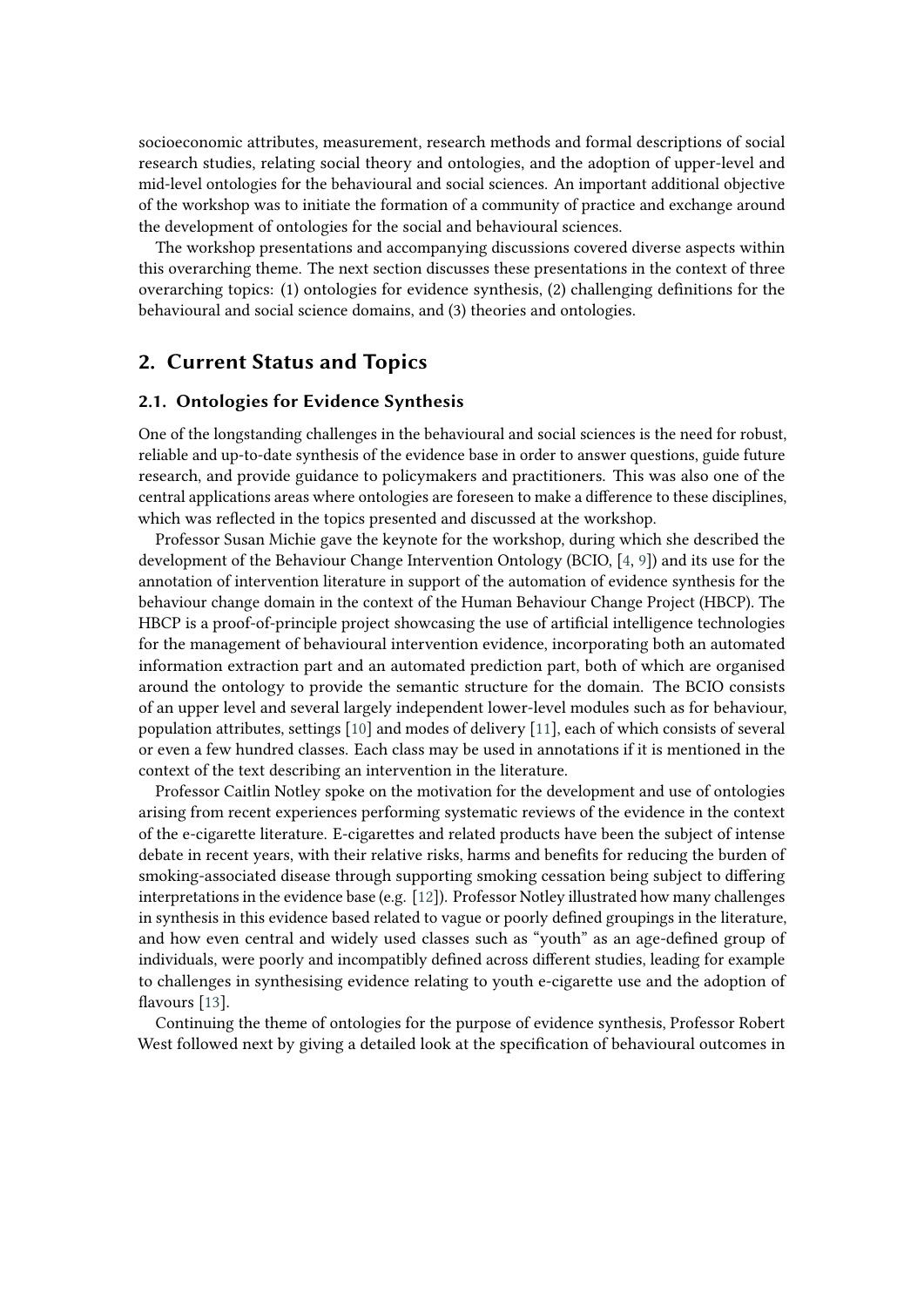behavioural intervention descriptions, noting all the different factors that need to be detailed and offering a preliminary semantic formalisation of an outcome specification that would enable automated comparison of outcomes.

### **2.2. Challenging Definitions in the Behavioural and Social Science Domains**

Professors Mark Fox and Kate Ruff presented an ontology for specifying and defining the social and environmental impacts of social purpose organisations, the Common Impact Data Standard (CIDS), targeting the application area of enabling standardised reporting of and comparisons between such impacts. This ontology is part of a wider effort to enable an infrastructure for maximising the impact of social organisations through better understanding the pathways from organisational activities to real-world outcomes. The CIDS aims to serve as an integrative framework that allows different ways of measuring impact to be interconverted and thus rendered comparable, in part through the consensus-driven definition of overarching dimensions of impact.

On a different topic but also with policy relevance, Dr Adrien Barton spoke about the ontological definition and classification of nudging, a well-known and yet in some ways controversial behaviour change technique that involves changing the organisation of the environment in order to influence people to behave in ways that are beneficial to their health. Dr Barton emphasised the need to distinguish between nudges themselves, which he defines as environmental dispositions, and the processes that give rise to those nudges and that activate them. These entities are all classified beneath Basic Formal Ontology (BFO; [\[1\]](#page-4-0)), a top-level ontology widely used in the biomedical sciences among other domains. The classification of the entities in different ontologies beneath a common top-level ontology, or at least in terms of inter-convertible toplevel ontologies, is helpful in enabling the ontologies to be used together. A discussion ensued about which top-level ontology might be best suited to representing entities in the behavioural and social sciences, and the criteria by which top-level ontologies might be selected, evaluated and compared – itself a fruitful direction of additional research at the interface between the behavioural and social sciences and the applied ontology community.

#### **2.3. Theories and Ontologies**

Professor Michie also discussed the relationship between theories, which are an integral component of the behavioural sciences, and ontologies [\[14\]](#page-6-0). Theory proposition, development and refinement is an integral part of the advancement of the behavioural and social sciences, and as such it makes sense to ask how ontologies and theories are related and how they differ in scope and purpose. Theories propose testable hypotheses and explanations for what the entities are in a given domain and how they are related. Their purpose is to advance the understanding of the domain. However, they may speak to only a subset of the entities in the domain or seek to explain just a partial or specific phenomenon. Ontologies, on the other hand, do not represent testable hypotheses as such, nor seek to provide explanations for phenomena. They aim to provide a shareable and re-usable representation of the entities in the domain in as theory-neutral a way as possible in order to enable consistent descriptions in data and text across many different contexts, as a kind of interlingua. Thus, it even makes sense to try to link theories to ontologies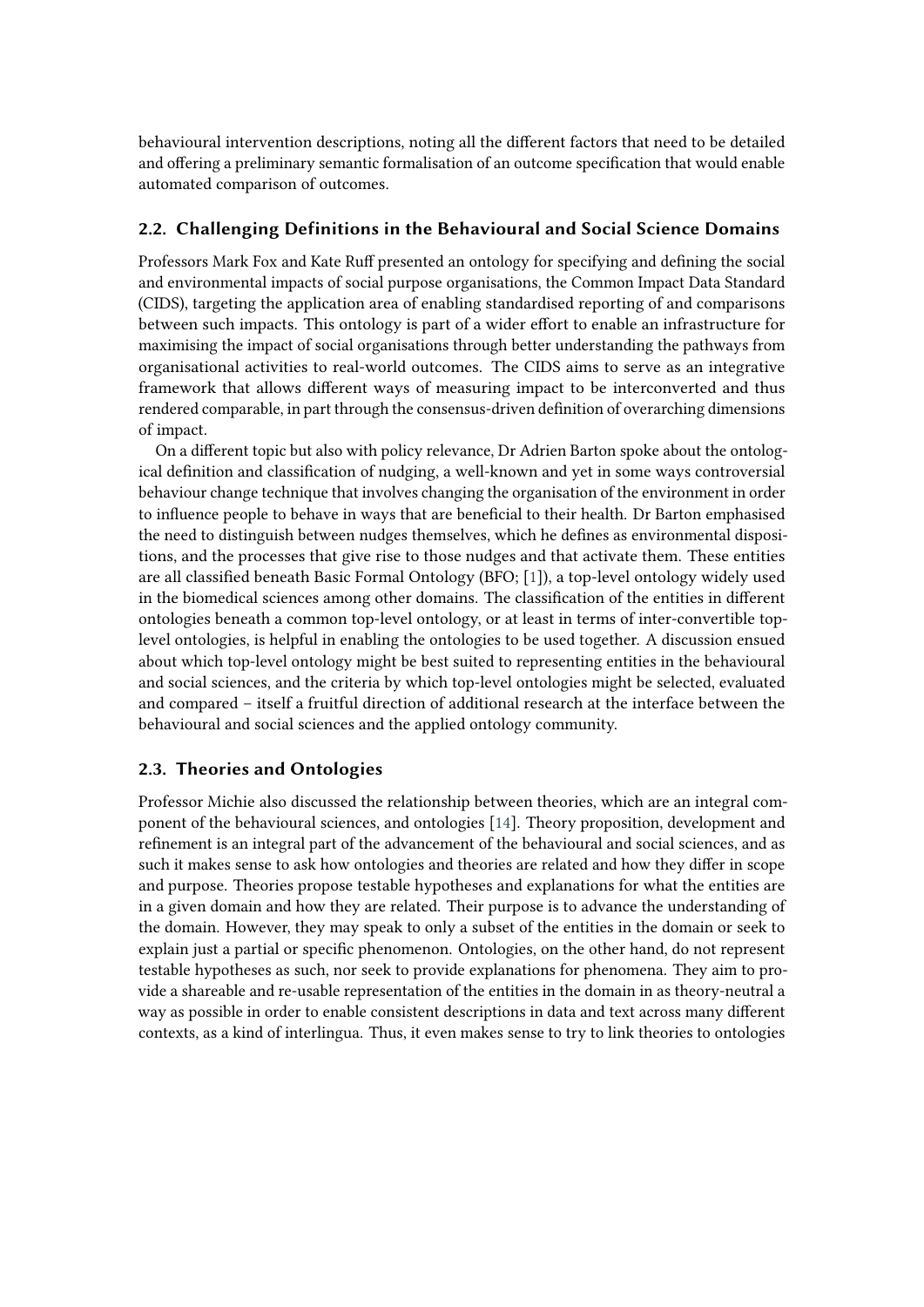in order to make semantic-driven theory integration and comparison possible, which is exactly what the Ontology-Based Modelling System [\[15,](#page-6-1) [16\]](#page-6-2), also presented by Professor Michie, aims to enable just such a connection between theory constructs and ontology classes, with a view to systematically comparing theories about behaviour and behaviour change.

Continuing the theme of ontology to theory mappings, for the last presentation of the workshop, Irshad Ally and Professor Werner Ceusters discussed the findings arising from their efforts to map the constructs from motivational learning theories to BFO classes, with outcomes of the study presented both in terms of the learning exercise involved in coming to terms with the distinctions between upper-level entities in the BFO top-level ontology, and in terms of the challenges with unambiguously interpreting and defining the entities from such theories based on their available documentation.

# **3. Opportunities and Challenges**

It became evident through a multitude of the discussions that took place during the session that there is a clear need for the advantages offered by ontologies in these domains: clarity of reporting and exchange, interpretation and integration of data and evidence, and clearer semantics for theories towards cumulative science. However, several challenges were also highlighted, including barriers to the understanding of the nature, purpose and scope of ontologies within the communities of research and practice in these domains, a shortage of available materials for wider education and dissemination, a need for tools and resources supporting the development of ontologies for these domains, and the lack of standardised infrastructures for sharing relevant content.

In particular, the behavioral and social science domains are characterized by a very large number of distinct semantic types – individuals, populations, interventions, the full range and scope of behaviors, population and personal attributes, location attributes, and moreover all the semantic types from biomedicine which may also have relevance in some intervention contexts. Added to this semantic complexity, there are very heterogeneous ways in which such semantic types are described in the literature, are theorised about, are defined and operationalised, and contexts in which they are applied. Moreover, the theoretical frameworks in which such research is conducted may introduce technical terminology from different theoretical backgrounds which may be difficult for a language model to disentangle, as there are a wide range of different theories and constructs in use within behavioral science more broadly, and as yet no systematic way to map their overlaps and commonalities.

A further challenge is that there is a lack of an organized repository for all literature or data relevant to the behavioral sciences. Relevant literature spans several different disciplines including psychology, the social sciences, and economics as well as the more medically-oriented branches e.g. behavioral medicine. These disciplines may have quite different publication practices, and in some of these even discovering the existence of the relevant literature may be subject to a "paywall". There is also limited publicly available data aside from text - there is significantly less publicly available structured and ontology-annotated data, and any research data involving humans is subject to privacy and ethical concerns that may mean that this situation will not change dramatically in the future.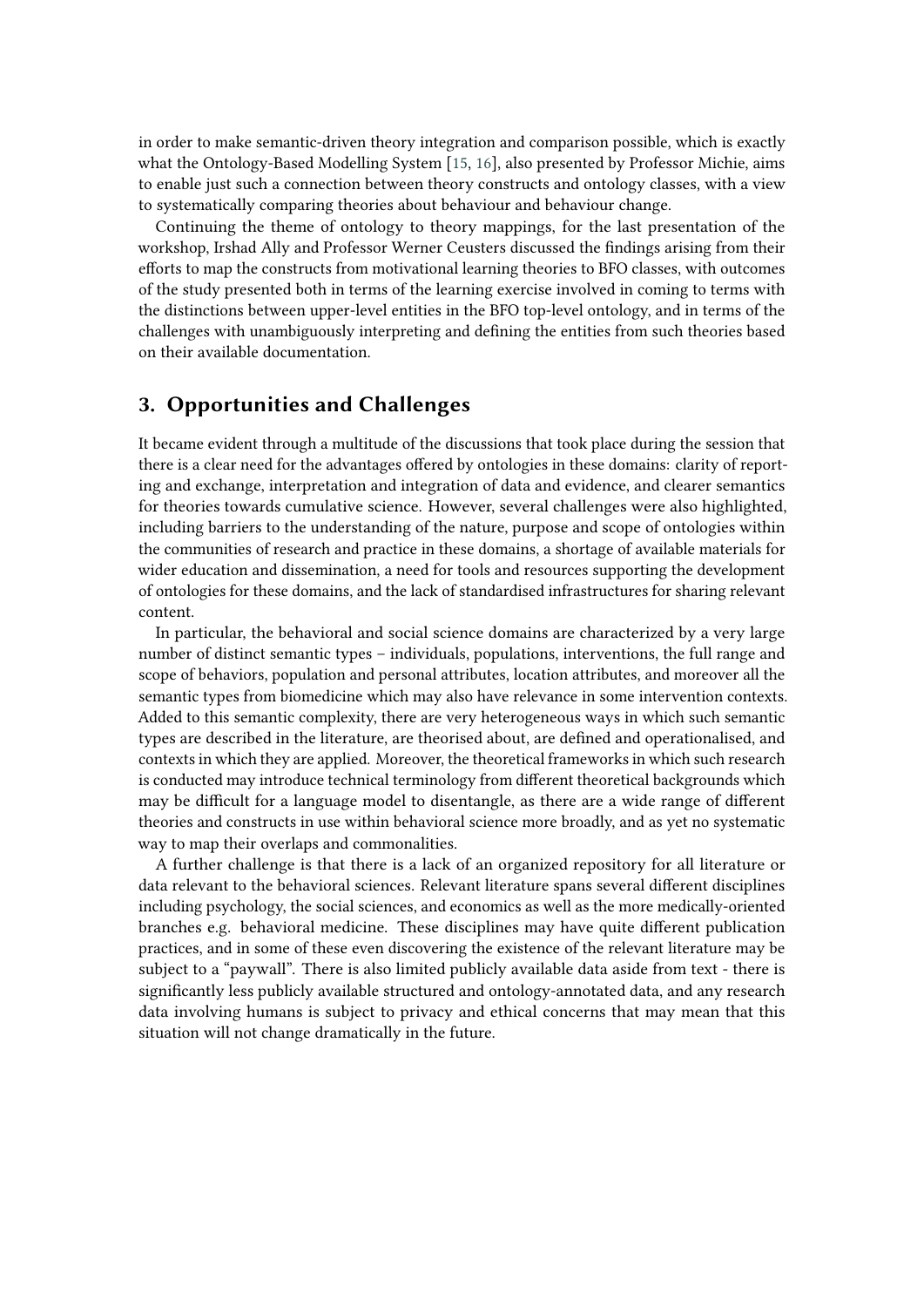Finally, a particular challenge for the development and adoption of ontologies for the behavioural and social sciences is, when viewed from a different perspective, also equally valid as an important argument for their adoption: the terminology that is used in scientific studies in the behavioral sciences overlaps with informal and colloquial usages of vocabulary and terminology and are therefore frequently polysemous. While in the biomedical sciences, technical vocabulary includes gene names, drug names and disease names, each of which is strongly semantically typed and forms a vocabulary that for the most part is distinct from the vocabularies used in other sciences and domains, in the behavioral and social sciences the terminology that is used reflects human activities and concerns, social structures and patterns of behaviour. These entities are also referred to frequently within other disciplines, as many studies that involve humans, even biomedical studies of drugs and diseases, will ultimately need to refer to population groups, activities and behaviors.

# **4. Conclusions and Next Steps**

The workshop aimed to initiate conversations and exchanges amongst the broader community of persons developing and using ontologies for the behavioural and social sciences. The workshop underlined the importance of ontologies across a wide range of applications within the behavioural and social sciences, and emphasised that while the subject matter might be in some ways more challenging than the more narrowly focused subject matter of biomedical ontologies, the time is ripe to harness synergies and opportunities to advance this integrative field. In hybrid format (in-person and online), the workshop was well attended, with more than 30 participants overall, indicating that there is at least the beginnings of a robust community to draw from. It was clear, however, that the hybrid workshop format provided a restricted opportunity for discussion and sharing of experiences as compared to that offered by face-to-face workshops, and it was agreed that an important future step will be to try to hold an in-person follow-up workshop as soon as it is safe to do so given the global pandemic situation.

# **Acknowledgments**

Thanks to all presenters and participants of the OntoBess workshop for stimulating contributions and discussions.

# **References**

- <span id="page-4-0"></span>[1] R. Arp, B. Smith, A. D. Spear, Building Ontologies with Basic Formal Ontology, The MIT Press, 2015.
- [2] M. A. Haendel, C. G. Chute, P. N. Robinson, Classification, Ontology, and Precision Medicine, New England Journal of Medicine 379 (2018) 1452–1462. URL: [http://www.nejm.](http://www.nejm.org/doi/10.1056/NEJMra1615014) [org/doi/10.1056/NEJMra1615014.](http://www.nejm.org/doi/10.1056/NEJMra1615014) doi:[10.1056/NEJMra1615014](http://dx.doi.org/10.1056/NEJMra1615014).
- [3] K. R. Larsen, S. Michie, E. B. Hekler, B. Gibson, D. Spruijt-Metz, D. Ahern, H. Cole-Lewis, R. J. B. Ellis, B. Hesse, R. P. Moser, J. Yi, Behavior change interventions: the potential of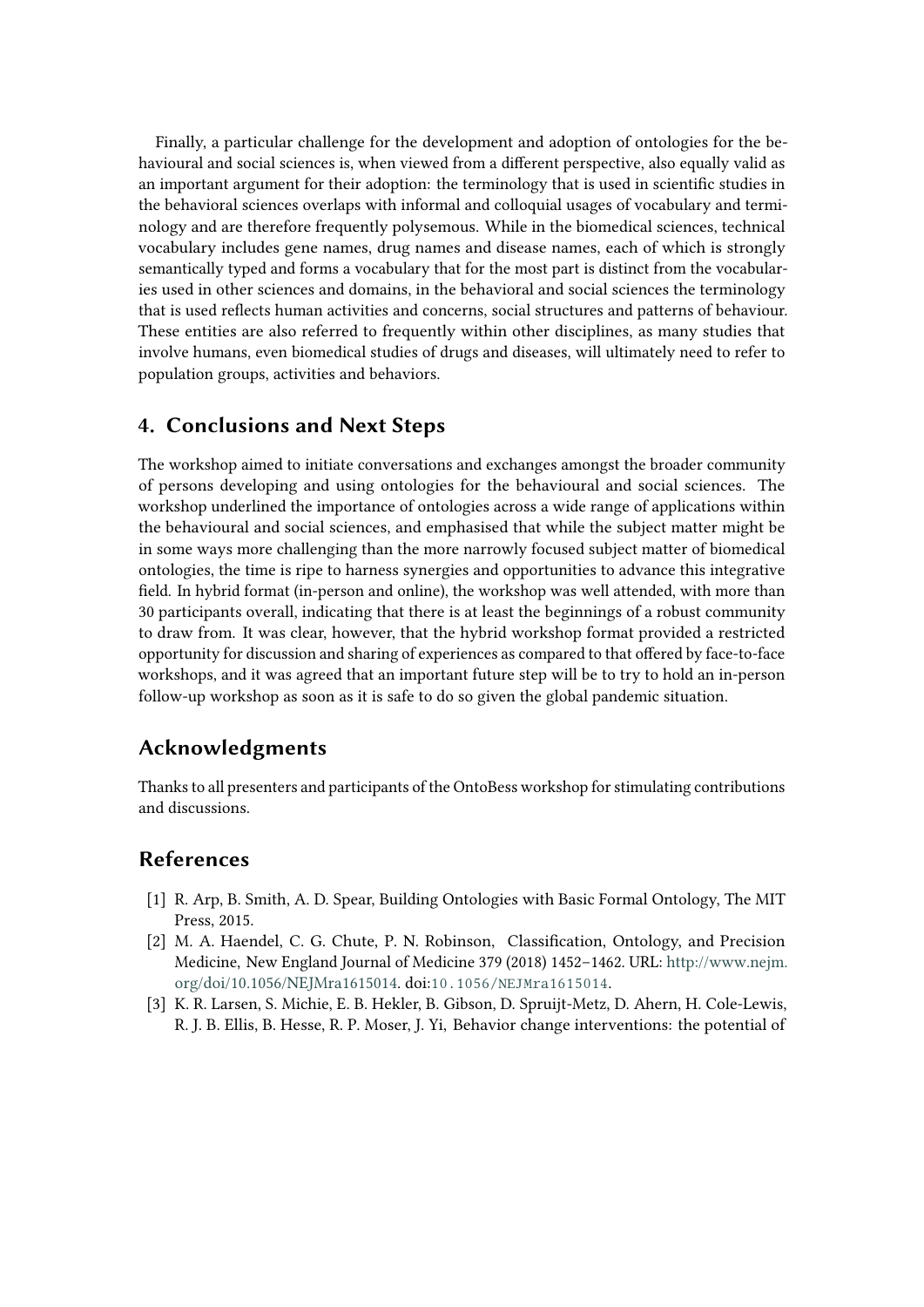ontologies for advancing science and practice, Journal of Behavioral Medicine 40 (2017) 6–22. doi:[10.1007/s10865- 016- 9768- 0](http://dx.doi.org/10.1007/s10865-016-9768-0).

- <span id="page-5-0"></span>[4] S. Michie, R. West, A. N. Finnerty, E. Norris, A. J. Wright, M. M. Marques, M. Johnston, M. P. Kelly, J. Thomas, J. Hastings, Representation of behaviour change interventions and their evaluation: Development of the Upper Level of the Behaviour Change Intervention Ontology, Wellcome Open Research 5 (2020) 123. URL: [https://wellcomeopenresearch.org/](https://wellcomeopenresearch.org/articles/5-123/v1) [articles/5-123/v1.](https://wellcomeopenresearch.org/articles/5-123/v1) doi:[10.12688/wellcomeopenres.15902.1](http://dx.doi.org/10.12688/wellcomeopenres.15902.1).
- [5] S. Michie, J. Thomas, M. Johnston, P. M. Aonghusa, J. Shawe-Taylor, M. P. Kelly, L. A. Deleris, A. N. Finnerty, M. M. Marques, E. Norris, A. O'Mara-Eves, R. West, The Human Behaviour-Change Project: harnessing the power of artificial intelligence and machine learning for evidence synthesis and interpretation, Implementation Science 12 (2017) 121. URL: [https://doi.org/10.1186/s13012-017-0641-5.](https://doi.org/10.1186/s13012-017-0641-5) doi:[10.1186/s13012- 017- 0641- 5](http://dx.doi.org/10.1186/s13012-017-0641-5).
- [6] S. Michie, J. Thomas, P. Mac Aonghusa, R. West, M. Johnston, M. P. Kelly, J. Shawe-Taylor, J. Hastings, F. Bonin, A. O'Mara-Eves, The Human Behaviour-Change Project: An artificial intelligence system to answer questions about changing behaviour, Wellcome Open Research 5 (2020) 122. URL: [https://wellcomeopenresearch.org/articles/5-122/v1.](https://wellcomeopenresearch.org/articles/5-122/v1) doi:[10.12688/wellcomeopenres.15900.1](http://dx.doi.org/10.12688/wellcomeopenres.15900.1).
- [7] J. Hastings, S. Cox, R. West, C. Notley, Addiction Ontology: Applying Basic Formal Ontology in the Addiction domain, Qeios (2020). URL: [https://www.qeios.com/read/](https://www.qeios.com/read/HZHJIP) [HZHJIP.](https://www.qeios.com/read/HZHJIP) doi:[10.32388/HZHJIP](http://dx.doi.org/10.32388/HZHJIP).
- [8] A. Hicks, J. Hanna, D. Welch, M. Brochhausen, W. R. Hogan, The ontology of medically related social entities: recent developments, Journal of Biomedical Semantics 7 (2016) 47. URL: [https://doi.org/10.1186/s13326-016-0087-8.](https://doi.org/10.1186/s13326-016-0087-8) doi:[10.1186/s13326- 016- 0087- 8](http://dx.doi.org/10.1186/s13326-016-0087-8).
- <span id="page-5-1"></span>[9] A. J. Wright, E. Norris, A. N. Finnerty, M. M. Marques, M. Johnston, M. P. Kelly, J. Hastings, R. West, S. Michie, Ontologies relevant to behaviour change interventions: a method for their development, Wellcome Open Research 5 (2020) 126. URL: [https://](https://wellcomeopenresearch.org/articles/5-126/v2) [wellcomeopenresearch.org/articles/5-126/v2.](https://wellcomeopenresearch.org/articles/5-126/v2) doi:[10.12688/wellcomeopenres.15908.2](http://dx.doi.org/10.12688/wellcomeopenres.15908.2).
- <span id="page-5-2"></span>[10] E. Norris, M. M. Marques, A. N. Finnerty, A. J. Wright, R. West, J. Hastings, P. Williams, R. N. Carey, M. P. Kelly, M. Johnston, S. Michie, Development of an Intervention Setting Ontology for behaviour change: Specifying where interventions take place (2020). URL: [http://bura.brunel.ac.uk/handle/2438/20971.](http://bura.brunel.ac.uk/handle/2438/20971) doi:[10.12688/wellcomeopenres.15904.1](http://dx.doi.org/10.12688/wellcomeopenres.15904.1), accepted: 2020-06-12T20:54:13Z Publisher: F1000 Research Ltd.
- <span id="page-5-3"></span>[11] M. M. Marques, R. N. Carey, E. Norris, F. Evans, A. N. Finnerty, J. Hastings, E. Jenkins, M. Johnston, R. West, S. Michie, Delivering Behaviour Change Interventions: Development of a Mode of Delivery Ontology, Wellcome Open Research 5 (2020) 125. URL: [https://](https://wellcomeopenresearch.org/articles/5-125/v1) [wellcomeopenresearch.org/articles/5-125/v1.](https://wellcomeopenresearch.org/articles/5-125/v1) doi:[10.12688/wellcomeopenres.15906.1](http://dx.doi.org/10.12688/wellcomeopenres.15906.1).
- <span id="page-5-4"></span>[12] J. Hartmann-Boyce, H. McRobbie, A. R. Butler, N. Lindson, C. Bullen, R. Begh, A. Theodoulou, C. Notley, N. A. Rigotti, T. Turner, T. R. Fanshawe, P. Hajek, Electronic cigarettes for smoking cessation, Cochrane Database of Systematic Reviews (2021). URL: [https://www.cochranelibrary.com/cdsr/doi/10.1002/14651858.CD010216.pub6/full.](https://www.cochranelibrary.com/cdsr/doi/10.1002/14651858.CD010216.pub6/full) doi:[10.1002/14651858.CD010216.pub6](http://dx.doi.org/10.1002/14651858.CD010216.pub6), publisher: John Wiley & Sons, Ltd.
- <span id="page-5-5"></span>[13] C. Notley, S. Gentry, S. Cox, M. Dockrell, M. Havill, A. S. Attwood, M. Smith, M. Munafo, Youth Use of E-Liquid Flavours – A systematic review exploring patterns of use of e liquid flavours and associations with continued vaping, tobacco smoking uptake,